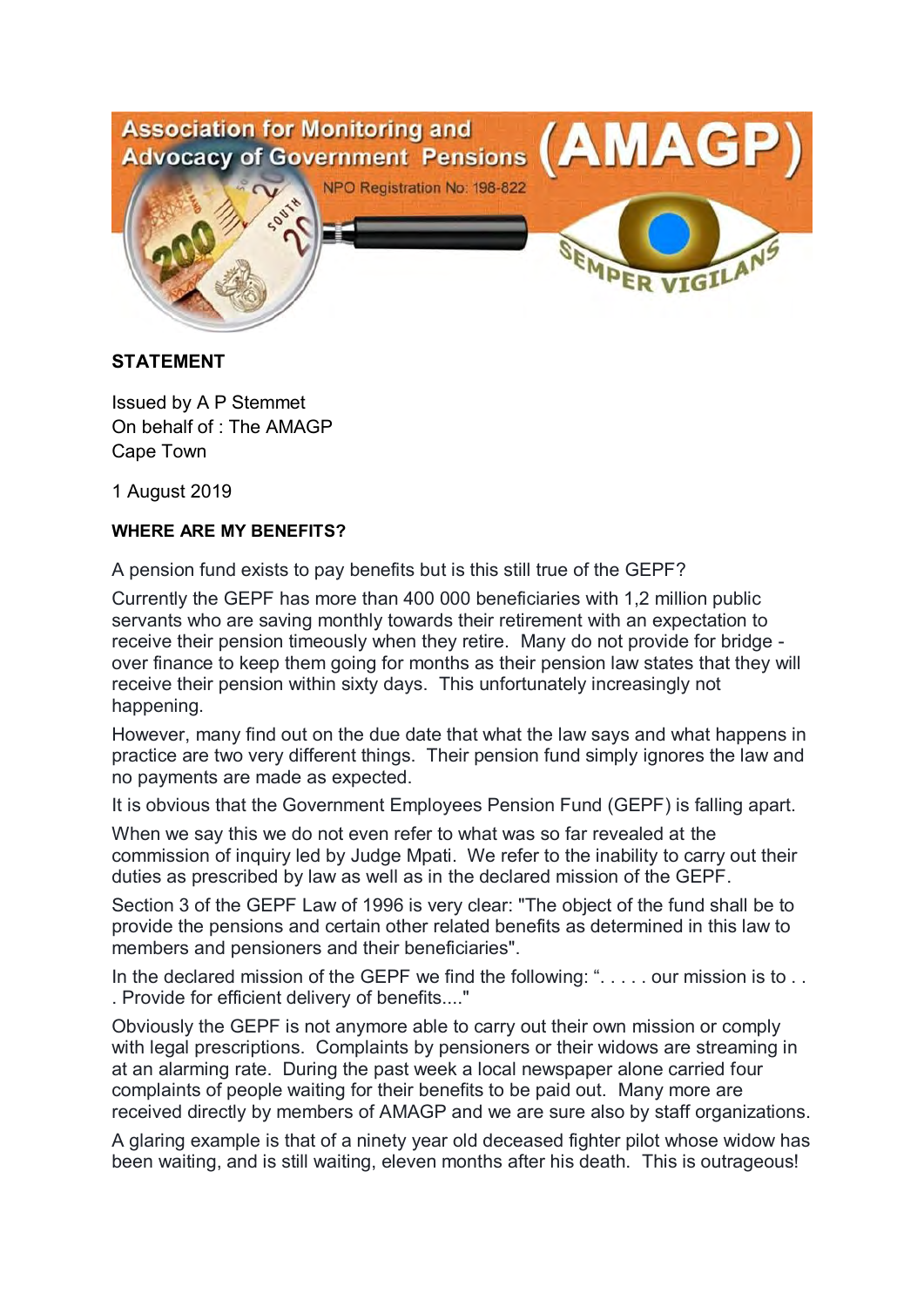This past week associated members of the GEPF (retired academics) complained that they have not yet like other pensioners received their 5,2% increase which was due on 1 April 2019. The GEPF is responsible for the administration of their pensions.

To approach the GEPF telephonically or in writing is a waste of time. Nobody has the time to wait for up to an hour for a telephone to be answered. If you do get through to a telephone operator you will most probably be asked not to send an email but send a fax because "we receive thousands of them and do not have the time to read them all.' This is truly an outrageous response to people already traumatized by having to deal with the clear ineptness of the GEPF to render good service delivery to their members.

It is not as if the problem is a new one. During November 2016 a member of the Board of Trustees said that the GEPF was busy updating their administrative system and was going to create an ombudsman type of branch in their organization to deal with complaints. When asked for the date of implementation he said "August", but wisely did not say of which year. We are still waiting.

In his analysis of the 2017/2018 Annual Report of the GEPF, our retired auditor member included a chapter named DELIVERY OF BENEFITS. He revealed a shocking situation. He pointed out that only 71% of benefits were paid on time which of course causes severe discomfort and trauma to retired people. They cannot pay accounts, cannot buy basic food and cannot get medical help as they do not get their monthly pensions. This also creates an additional burden for the pension fund because of interest payments the fund must then make to members. These payments must by law be paid within sixty days. As it is, the interest paid to members already runs into millions.

To show how serious the problem really is this analysis is not summarized. The full chapter is enclosed. It must, however, be pointed out that it only deals with the situation up to 31 March 2018. In the hope of the promised improvement in the administration of the pension fund, the AMAGP did not previously publish this chapter of his report like we did with all the other chapters after it was received during 2018. We waited in vain for the promised improvements in administration and service delivery to the Fund's beneficiaries. The full report was, however, made available on our website.

Judging by the daily stream of complaints still being received one cannot but be extremely concerned. Clearly things have seriously deteriorated since 31 March 2018. What is even more horrifying is that in a few weeks' time this already failing administration of the GEPF will have to deal with 30 000 early retirements announced by the government. We seriously question the capability of the present administration to handle this matter smoothly without some intervention by government. The probable reality is that the normal number of fund members going on pension will then have to deal with an even more flawed administration of their applications and pay-outs.

It is difficult to suggest a solution for the short term. The obvious solution for the long term is that the present trustee members should be held fully accountable, not only for the millions lost in interest paid in late payments. They should also be held accountable for the billions lost because of neglecting their oversight role and responsibilities regarding bad investments. This, however, is a matter for another day.